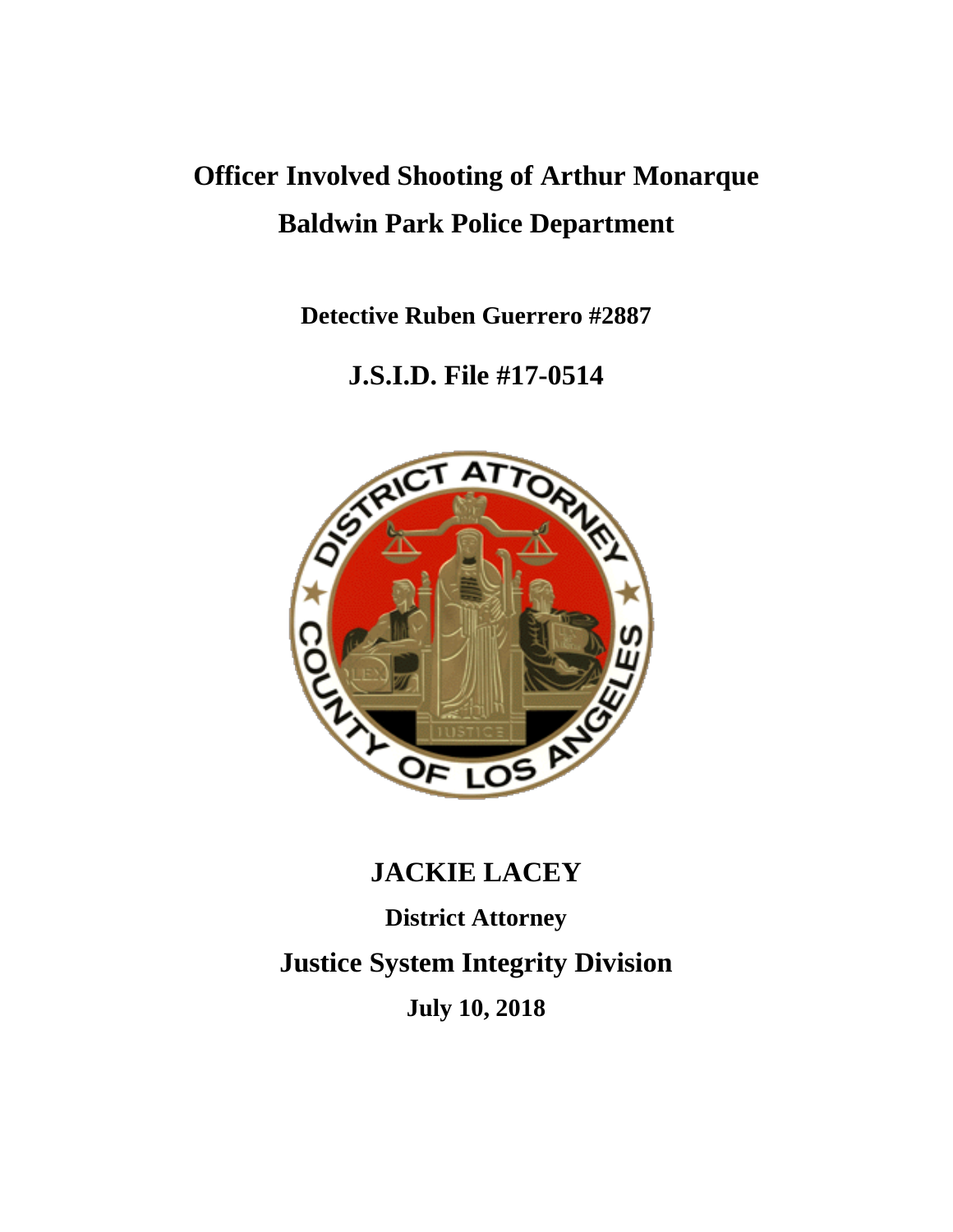#### **MEMORANDUM**

| TO:             | <b>CHIEF MICHAEL TAYLOR</b><br><b>Baldwin Park Police Department</b><br>14403 Pacific Avenue<br>Baldwin Park, California 91706                          |
|-----------------|---------------------------------------------------------------------------------------------------------------------------------------------------------|
|                 | <b>CAPTAIN CHRISTOPHER BERGNER</b><br>Los Angeles County Sheriff's Department<br>Homicide Bureau<br>1 Cupania Circle<br>Monterey Park, California 91755 |
| FROM:           | <b>JUSTICE SYSTEM INTEGRITY DIVISION</b><br>Los Angeles County District Attorney's Office                                                               |
| <b>SUBJECT:</b> | <b>Officer Involved Shooting of Arthur Monarque</b><br>J.S.I.D. File #17-0514<br>B.P.P.D. File #17-38289<br>L.A.S.D. File #017-00115-3199-055           |
| DATE:           | July 10, 2018                                                                                                                                           |

The Justice System Integrity Division of the Los Angeles County District Attorney's Office has completed its review of the November 3, 2017, non-fatal shooting of Arthur Monarque by Baldwin Park Police Department (BPPD) Detective Ruben Guerrero. It is our conclusion that Detective Guerrero used reasonable force in self-defense.

The District Attorney's Command Center was notified of this shooting on November 3, 2017, at approximately 8:54 p.m. The District Attorney Response Team responded to the location. They were given a briefing and walk-through of the scene by Los Angeles County Sheriff's Department (LASD) Lieutenant Rodney Moore.

The following analysis is based on reports, recorded interviews, videos and photographs submitted to this office by the LASD's Homicide Bureau. The departmentally compelled statement of Officer Guerrero was not considered in this analysis.

#### **FACTUAL ANALYSIS**

On November 3, 2017, Detectives Edwin Tapia and Ruben Guerrero were working together in a gang suppression capacity. Tapia received information regarding Arthur Monarque, a person known to them as an "East Side Bolen Parque" gang member with the moniker of "Clepto." The detectives learned Monarque, who was on probation and had failed to report to his probation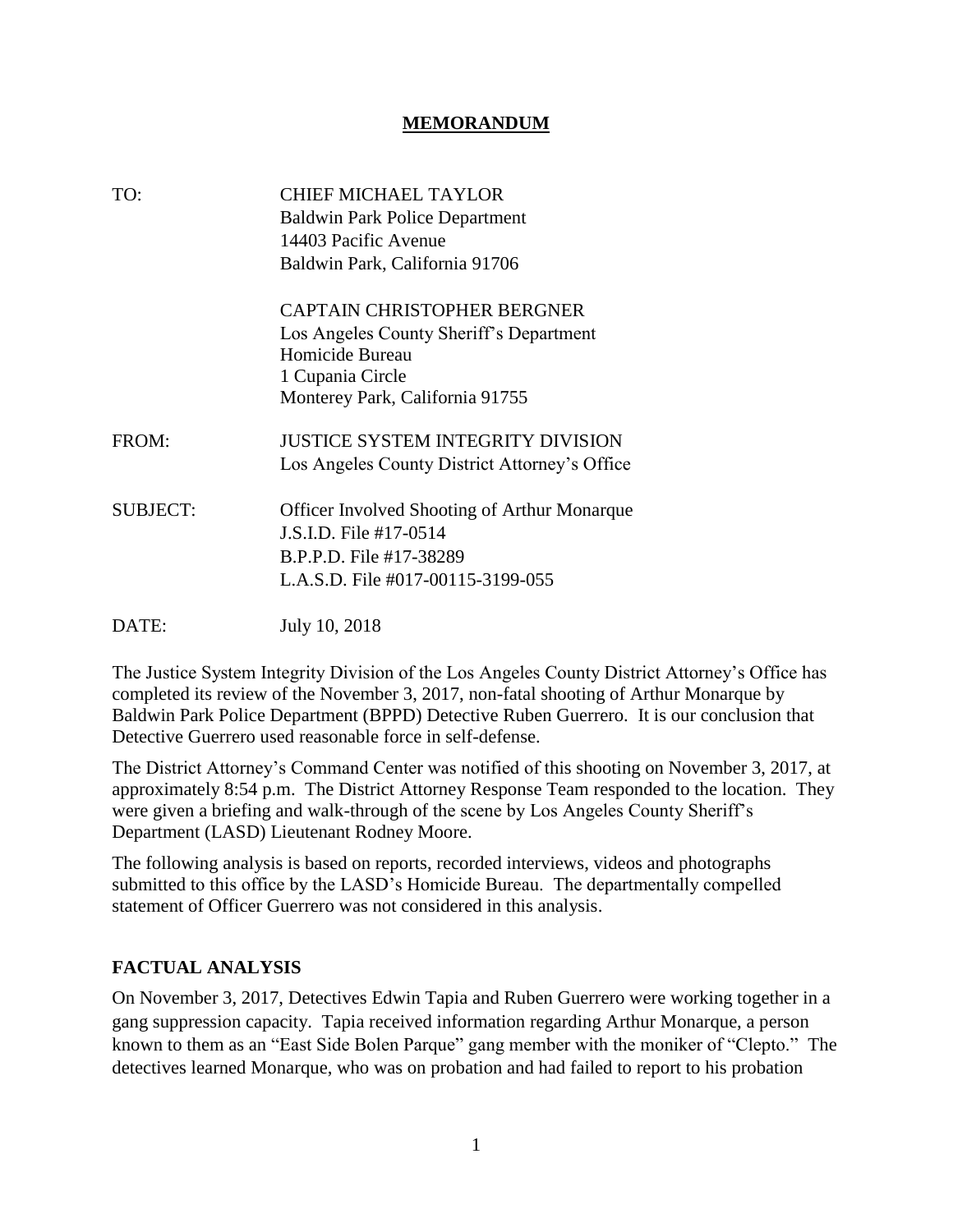officer as required, was expected to be in the area of 3052 Frazier Street in the City of Baldwin Park. Tapia knew from his past contacts with Monarque that he might be armed.

After obtaining the information about Monarque, Tapia and Guerrero entered an unmarked BPPD SUV and parked on Frazier Street to surveil 3052 Frazier Street in the hope of finding Monarque. After approximately 20 to 30 minutes, Tapia saw a male who matched the general description of Monarque enter a home at 3052 Frazier Street, but they could not positively identify him. The detectives continued their surveillance, and approximately ten to 15 minutes later, Monarque left the address and started walking on Frazier Street toward Fairgrove Street. Tapia pulled the SUV away from the curb and made a U-turn with the intent of driving past Monarque so they could positively identify him. However, by the time Tapia completed the maneuver, the detectives were unable to immediately find Monarque. Tapia drove back and forth two more times before he located Monarque walking on the sidewalk of Frazier Street and positively identified him.

After identifying Monarque, the detectives decided to contact him. They discussed the fact that Monarque has run from the police in the past, and decided Guerrero would exit their vehicle and attempt to contact Monarque, while Tapia remained in the vehicle and could use the vehicle to chase him if he ran. As Guerrero exited the SUV, both detectives saw Monarque, who was walking toward their location on the opposite side of the street from where Tapia was driving, start to cross Frazier Street while continuing in their direction. Guerrero started jogging in Monarque's direction so he could narrow the distance between them in an attempt to prevent him from running.

As Guerrero got close to Monarque, he yelled out "Police! Let me see your hands!" two times and illuminated Monarque with a flashlight mounted on his department issued handgun. In response, Monarque turned toward Guerrero and pointed a sawed-off, 12-guage shotgun in his



*Figure 1: Guerrero confronted Monarque on the sidewalk while Tapia remained in the undercover SUV.*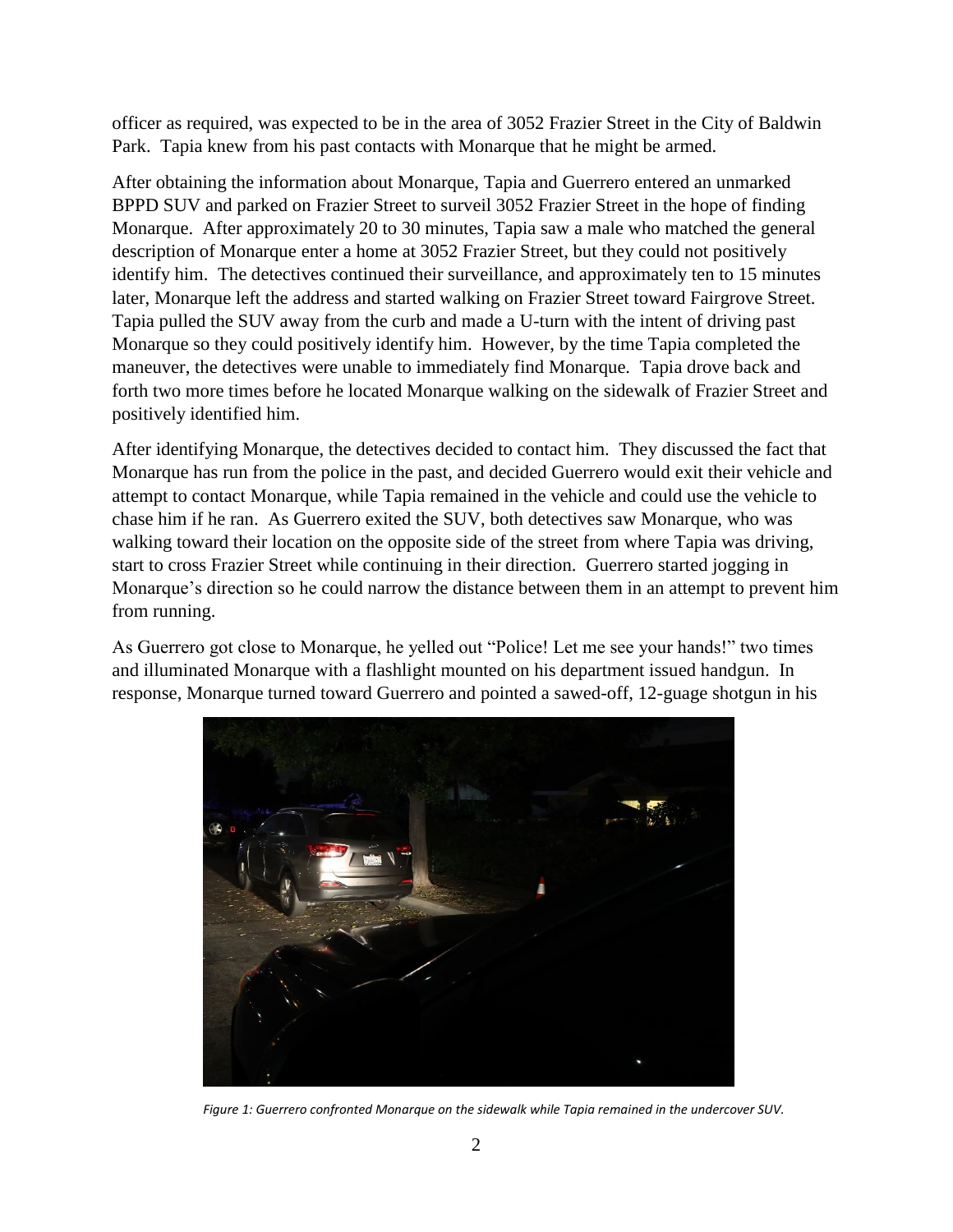direction. Guerrero had not seen the gun when they passed Monarque, and was surprised and scared to see the gun pointed in his direction. Upon seeing it, he fired two rounds at Monarque, ducked behind a tree, and fired one more round because Monarque was still standing and holding the shotgun. Monarque was struck one time in the right upper arm and suffered a grazing wound to his back.

Tapia, who was still in the SUV, heard three gunshots, but was unable to see either Monarque or Guerrero as his view was blocked by a parked car and a tree.

After being shot, Monarque fell to the ground. At 8:05 p.m., Tapia alerted BPPD to the officer involved shooting and requested an ambulance for Monarque.

A loaded, sawed-off, 12-guage shotgun and a nylon bag with six additional 12-guage cartridges was recovered from the ground on the sidewalk where Monarque was shot.



*Figure 2: Monarque's sawed-off shotgun was recovered from the scene of the shooting.*

After he was arrested, Monarque made several phone calls to his girlfriend and his mother. His girlfriend told Monarque that she knew it was he who was shot when she saw a photograph of the shotgun on the ground and Monarque agreed. Monarque and his mother discussed the possibility of a lawsuit against the officers for excessive force when his mother said, "Yeah, but you were brandishing the gun at them and they had to shoot you before you shot them." Monarque replied, "Yeah, I know that. But in the back though? I was on the floor though."

As part of the investigation of the shooting, LASD detectives obtained a search warrant for Monarque's phone. They recovered photographs of Monarque and another East Side Bolen Parque gang member posing with the shotgun and other weapons.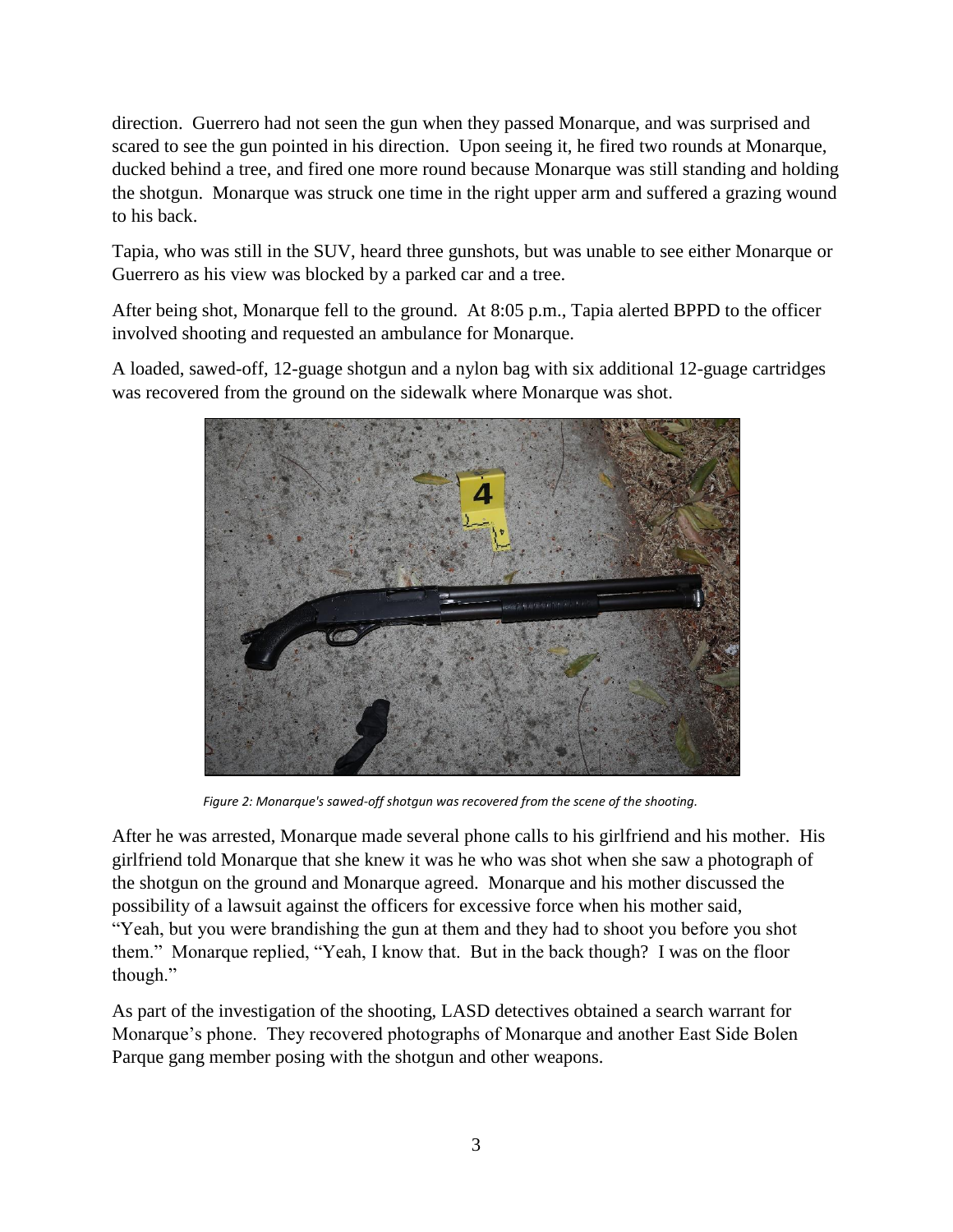

*Figure 3: Monarque (standing) and another man pose with the shotgun recovered from the shooting scene.*

As a result of his actions from that night, Monarque was charged with assault on a peace officer with a firearm, possession of a firearm by a felon, and possession of ammunition by a felon in case KA117064. He entered a no-contest plea to all three charges, and was sentenced to 16 years in state prison.

### **LEGAL ANALYSIS**

California law permits any person to use deadly force in self-defense or in the defense of others, and, if he is charged with a crime for that use of force, this is a "lawful excuse" which precludes a conviction for the crime. CALCRIM No. 3470. This defense is available if the person actually and reasonably believed that he or others were in imminent danger of bodily injury. Id.; *See also* People v. Randle (2005) 35 Cal.4th 987, 994 (overruled on another ground in People v. Chun (2009) 45 Cal.4th 1172, 1201); People v. Humphrey (1996) 13 Cal.4th 1073, 1082. In protecting himself or another, a person may use all the force which he believes reasonably necessary and which would appear to a reasonable person, in the same or similar circumstances, to be necessary to prevent the injury which appears to be imminent. CALCRIM No. 3470. A person is not required to retreat; he may stand his ground and defend himself even if safety could have been achieved by retreating. Id.

In this case, Monarque, a known gang member, was roaming the streets of Baldwin Park with a sawed-off shotgun and was being actively sought by BPPD gang detectives. Monarque was able to conceal the weapon as he was walking, and the detectives who saw him did not observe it, even though they saw him several times. However, when Guerrero approached Monarque, illuminated him with a flashlight, and announced he was a police officer, Monarque raised the